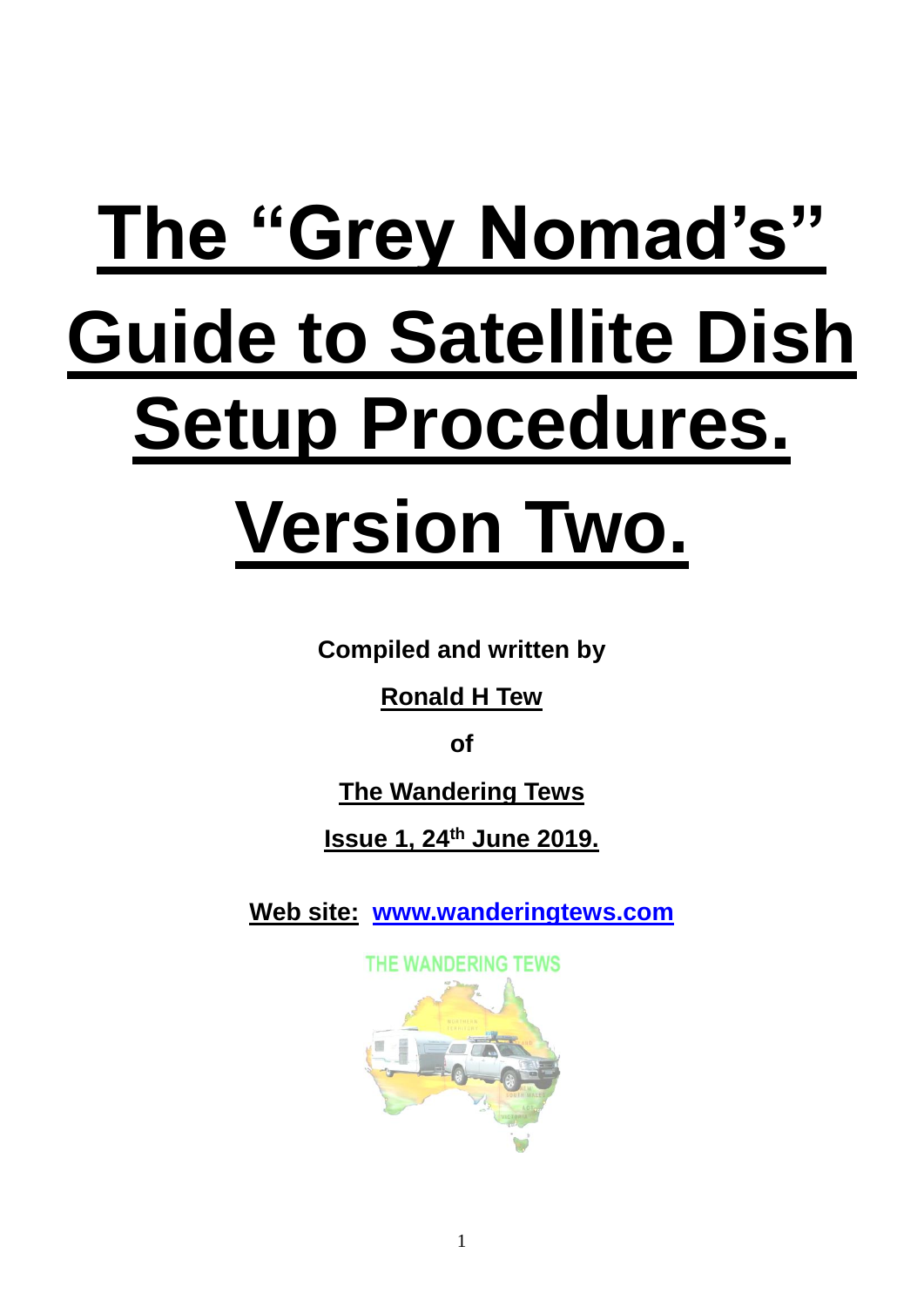# **About this Document.**

It is hopeful that this document may give an idea of setting up a Satellite dish to receive 'OPTUS C1' signals. As there are new meters and tools on the market, this version is a reprint to cover the use of these new tools.

It should be noted that the unit used to receive satellite signals will sometimes be referred to as a Set Top Box and sometimes as a Decoder Box. Either of these terms can be used.

# **My Satellite History.**

I have regularly used the following procedure to set up my satellite dish in various locations and have had no trouble at all in getting a signal.

I have a web site, [www.wanderingtews.com,](http://www.wanderingtews.com/) on which this document and other normal TV reception information is available for free download. See the TV Reception page on the site. Feedback on this information would be greatly appreciated, contact me via the web site.

# **Important notice before proceeding.**

Before proceeding it must be verified that you are eligible for reception of VAST TV by visiting [http://www.mysattv.com.au](http://www.mysattv.com.au/)

# **Purchasing a Satellite system.**

I am not going to make any recommendation for any equipment anybody should purchase, most systems should be ok, but bear in mind if purchasing a new system now one should be looking at the new VAST system, as the old aurora system was turned off in December 2013.

It must be stressed at this point that there are a few things and points of information you must obtain from the place of purchase.

- 1. They must provide all leads and **the latest** tuning meter.
- 2. Get all information about activation of smart cards. These details should be included with the Decoder, but check anyway. (Details of this procedure are provided later.)
- 3. See if they have information about bearings, elevation, LNB Skew and setup procedures, if they have it may be more suitable than mine. (See my web site [www.wanderingtews.com](http://www.wanderingtews.com/) for a list of these.) WikiCamps is a good source.
- 4. Remember if one intends camping out without 240-volt power and intend using satellite, a 12 volt unit could be very handy.
- 5. If you are purchasing as a traveller I would suggest that you do not allow the place of purchase to activate your smart card for you unless you are personally familiar with the procedure. DO IT YOURSELF, you need to get used to it.
- 6.

# **Channels received**

- **1. VAST.**
	- a. All digital channels that are normally received in a capital city, or any area with terrestrial digital transmission, including wide-screen and HD.
	- b. Transmission is also in different time zones so one can watch local channels from each state, or time zone. An application for this reactivation is easily achieved by ringing 1300 993 376 when moving from one time zone to another.
	- c. News from all region terrestrial TV transmission areas are shown on dedicated channels so one can watch their local home news while travelling.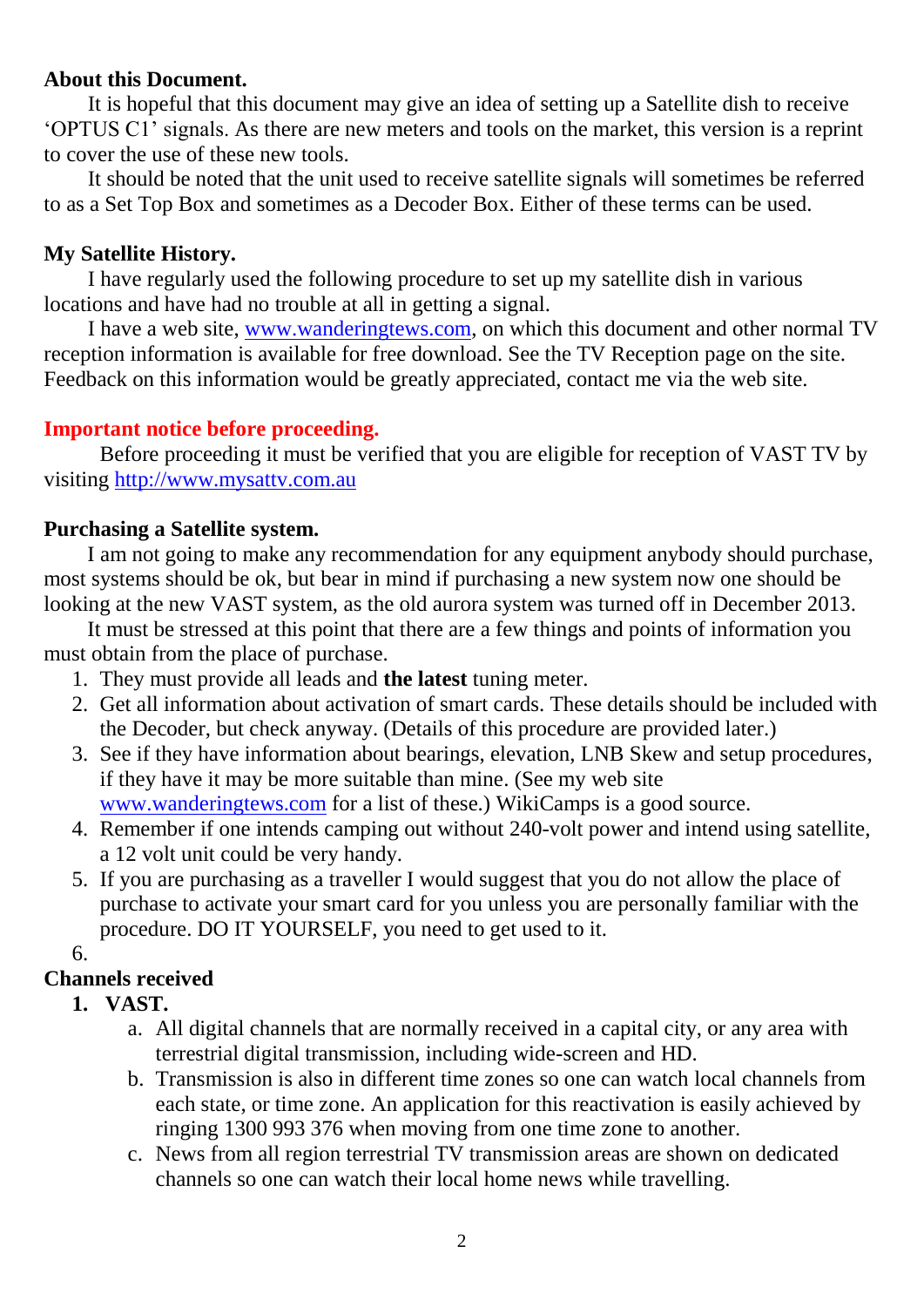### **Theory.**

There are quite a number of Satellites in the sky, located at different positions around the earth. These satellites are always in the same position in relation to the earth, so once a dish is tuned into a particular satellite while in any particular location the dish never needs moving whilst in that same location.

The Satellite the 'Grey Nomad' is likely to use in Australia is 'Optus C1', which is located somewhere above Papua New Guinea.

#### **Elevation.**



The Sketch above shows the relationship between Satellite Optus C1 and three different locations within Australia, A is further south than B or C. One can see that position A requires a lower Elevation than positions B or C, so it can be seen that depending on one's location in relation to north and south the elevation will vary, being higher the further north one is.

#### **Compass Bearings.**



From the map of Australia above one can see that wherever one is in relation to east and west the compass bearing will vary to point at the satellite. In WA one would have to point the dish further toward east, or further from North, than in SA or NSW.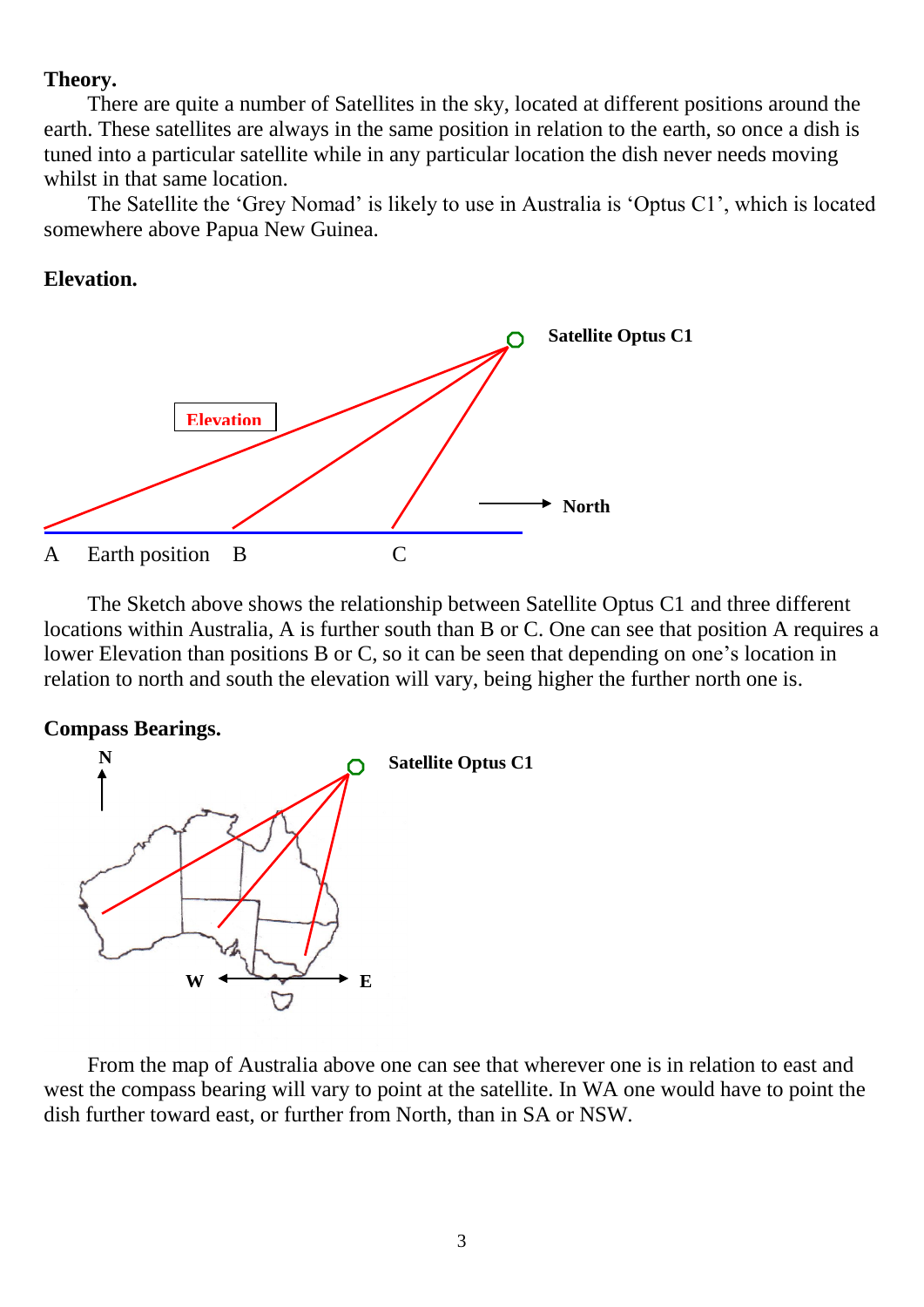# **LNB skew**

The angle of rotation of the LNB

within its clamp. The polarization angle of the LNB must be aligned with that of the satellite. This angle is set by means of the scale on the LNB, as shown in the example at right.

The LNB skew will vary in relation to being east or west within the country.

This adjustment will affect the Quality reading in Signal Detection section of Menu.

# **A Tip to remember which direction is +ve or –ve:**

If there are no markings on the LNB, generally with the cable pointing directly downward the LNB will be at zero.

Standing in front of the dish, with the LNB on the centre mark, turning the LNB Clockwise is to the +ve direction.

Standing in front of the dish, with the LNB on the centre mark, turning the LNB Anti-Clockwise is to the -ve direction. Anti meaning –ve.

# **Note:**

I have now come across an LNB that does not strictly adhere to the above rules, so be careful, you may have one of these.

The brand was a **SWISS,** and the sticker on the unit with degree markings did not agree with the above. In Melbourne to get a signal the unit was set at approx. 0 degrees, according to the markings, and the cable was at the –35 Degrees position in reference to the above explanation. Given these discrepancies I can only conclude that some LNB's differ from the above explanation, and if this is your case then you will have to experiment to find the correct position wherever you may be in the country.

# **Requirements for use of this booklet.**

If all these requirements are met the following procedure should be very easy.

- 1. One must have access to accurate Satellite setup details such as:
	- a. WikiCamps phone app. (Does not give **Magnetic** Bearing.)
	- b. Web site<https://myswitch.digitalready.gov.au/>
	- c. Web site <http://wanderingtews.com/tv-reception/> C1 Satellite Alignment Settings.
- 2. The following tools will be required.
	- a. Manual Compass. I find phone apps are not accurate enough. (Note: When using a compass to set Azimuth bearing, one must have access to the **'magnetic bearing'** information. WikiCamps only gives 'True Bearings')
	- b. Clinometer. (See use of Clinometer)
	- c. Late model Tuning meter. One that will only see the required Satellite.

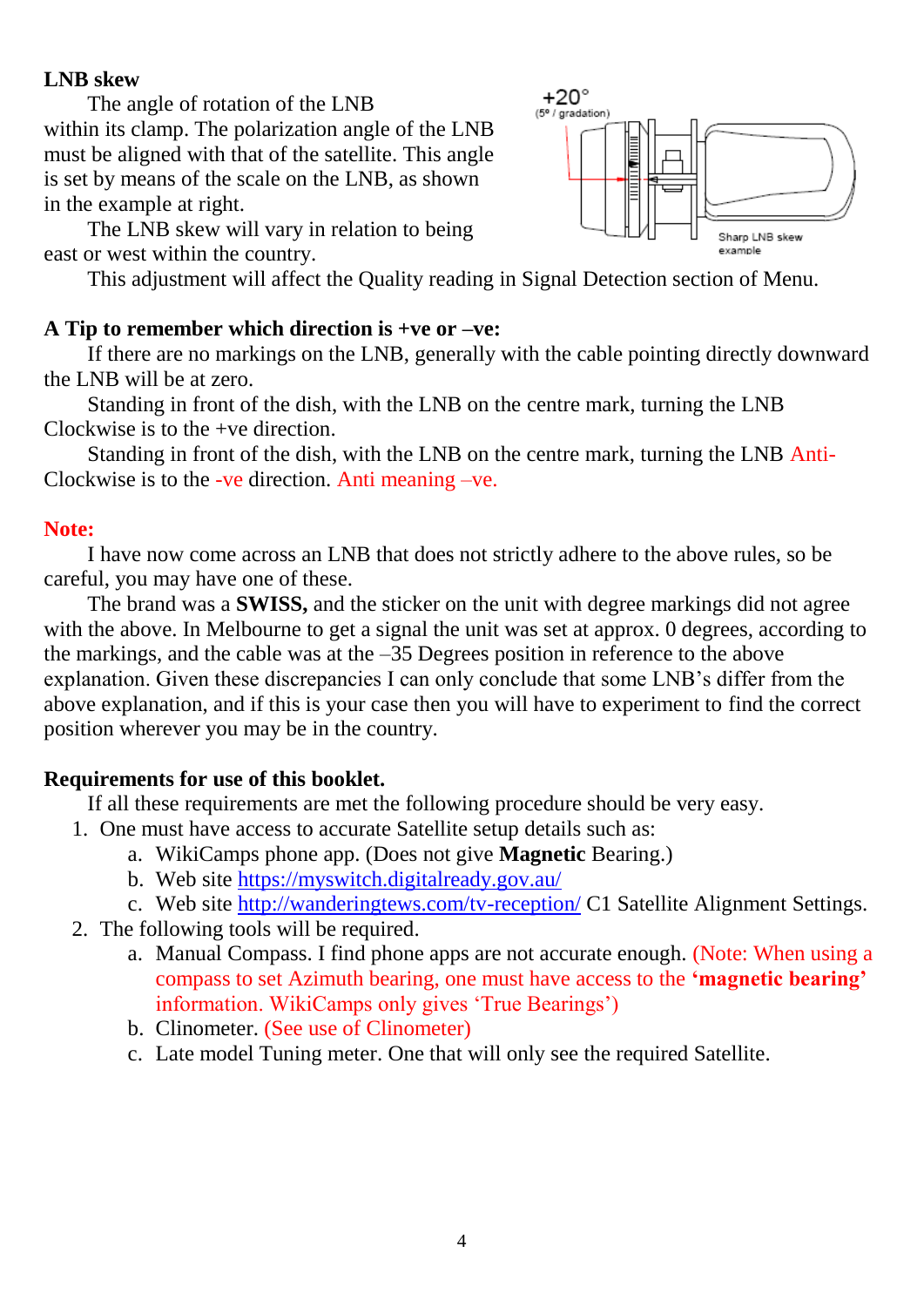# **Points to consider**

#### **Dish positioning. (considering trees)**

A problem I have experienced with people trying to find the satellite through a small hole in trees is that they do not appreciate the actual direction that the dish is pointing.

Below is a picture of a typical dish to hopefully demonstrate that they do not actually point in the direction that one would think.



The RED arrow indicates the direction one would normally think the dish is pointing toward the satellite, but in fact the dish is actually pointing more in the direction of the BLUE arrows. This is due to the positioning of the LNB and can be demonstrated by drawing an imaginary line, as the blue ones, from the LNB to anywhere on the dish and the reflective angle will be in the direction of the blue lines, meaning that any signal from the satellite from the reverse direction of the blue lines will be reflected off the dish onto the LNB.

Another demonstration can be, that after you have the dish tuned to the satellite estimate the angle of the red line, at right angles to the flat front of the dish, and in Darwin, for eg with my dish, this was something like 45 degrees. The actual elevation for the dish, in Darwin, is 65 degrees, where the blue lines go, so the difference with my dish is about 20 degrees. When you have worked out this differential angle for your dish it will help to realise that positioning of the dish will be different than initially thought **to find the hole in the trees**.

#### **Powering up Decoder.**

Some tuning meters require power from the STB, if this is the case all cables must be connected first before powering up the STB.

Most of the late model Tuning meters have built in batteries, so connection to the STB at this stage is not necessary.

If the Tuning meter has no built in batteries, but an external power supply it would be preferential to use this instead of the STB power.

#### **First Use of Clinometer.**

As there is nowhere on the dish that guarantees the correct angle of elevation, the dish must first be tuned in to allow measurement of the discrepancy of the actual reading and the actual elevation requirement. With the Clinometer placed on the LNB arm for e.g. Take note of the difference between actual reading and the angle of required elevation. In future deduct the discrepancy reading from actual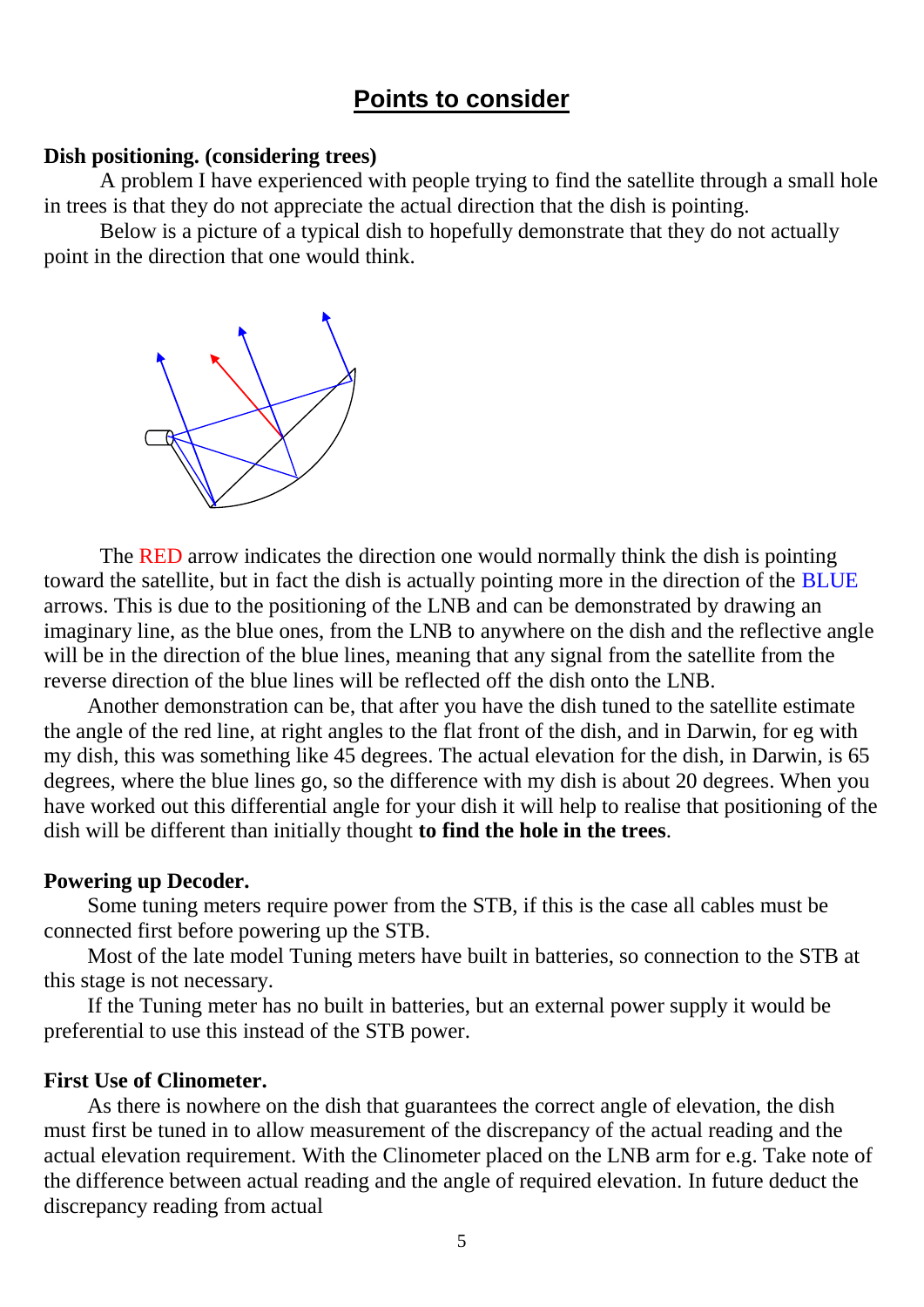## **Short cable LNB to Tuning meter.**

I prefer to leave this short cable permanently connected to the LNB and tied to the LNB support arm to the rear of the dish. I would suggest that if the cable at the LNB is continuously plugged in and unplugged the small contact plates inside the connector could eventually wear out, so I prefer to then join my cables with a joiner as this would be easier and cheaper to replace if it does wear out.

In stating this then one must remember that the cable on the LNB must be occasionally, twelve monthly or so, be unplugged and reconnected, as if this does not occur the corrosion on the centre wire of the cable could cause a failure in the connection sometime, and this reconnection should clean the wire.

# **My Tuning method.**

Two methods of tuning follow. If one has one of the latest tuning meters, and accurate setup details, one of the following methods should be as easy as explained. One could even use a combination of both.

First consider dish location, it must not be obstructed, and have a clear view of the satellite.

- Using a compass as a starting point.
- Using a Clinometer as a starting point.
- **1. Using a compass as starter.**
	- a. Make sure all cables are connected, including the tuning meter. Turn on the Set Top Box, only if needed, or turn on the Tuning meter and set for tuning.
	- b. Position the LNB Skew as per details provided.
	- c. After determining the **Magnetic** compass bearing, place a stick or similar on the ground pointing in compass bearing in front of the dish, and with the dish elevation set forward to a minimum, align the LNB bar with the stick. This will point the dish at the correct bearing. Lightly tighten bolts on dish to hold this bearing.
	- d. Lift the dish elevation up slowly until the meter sounds or shows a signal.
	- e. Fine tune the dish, both bearing and elevation, until maximum signal can be achieved.
	- f. LNB can now be fine-tuned to give the maximum Quality reading.

# 2. **Using a Clinometer as starter.**

- a. After discrepancy of Clinometer reading has been determined, place the Clinometer on the LNB bar and set to the adjusted reading. Lightly tighten bolts on dish to hold this reading.
- b. Position the LNB Skew as per details provided.
- c. Rotate the dish in the direction of required **Magnetic** Compass bearing until Tuning meter sounds or shows a signal.
- d. Fine tune the dish, both bearing and elevation, until maximum signal can be achieved.
- e. LNB can now be fine-tuned to give the maximum Quality reading.